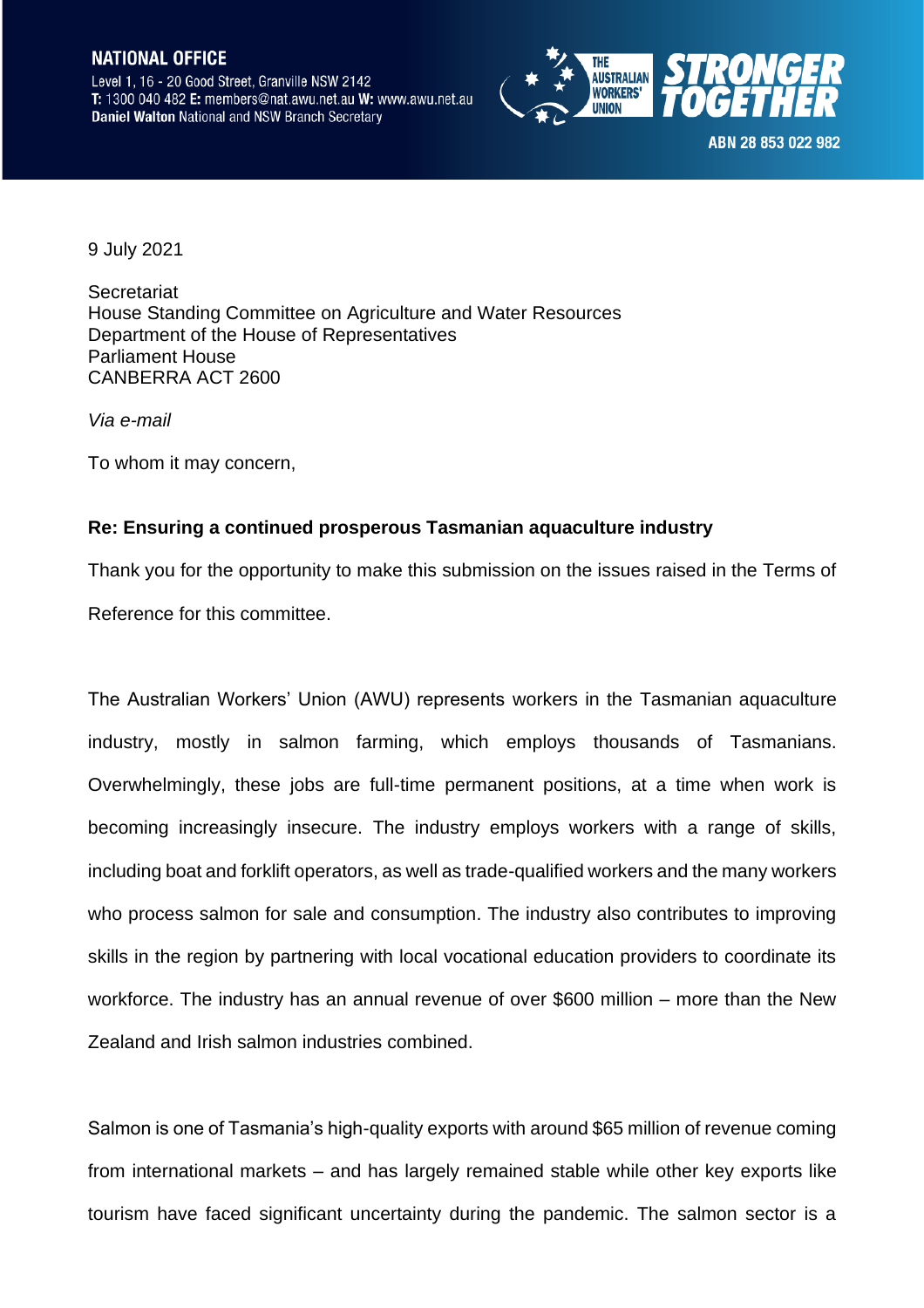major employer in regional communities like the Huon Valley, the Tamar Valley, the Channel, the West Coast, the north-west, and the Tasman Peninsula. Without it, many further jobs would be lost in these communities.

However, the industry will only continue to retain its success by maintaining its social licence, on the back of effective governance and a commitment to continuous improvement in management. Increasingly, these aims are being undermined by environmental activists are unfairly targeting the industry with a campaign of misinformation and falsehoods.

## **A world leading industry**

The Tasmanian salmon industry is world-leading in its environmental monitoring and compliance activities – particularly in the use of biomass and nitrogen caps. All operating leases conducted environmental monitoring and the overwhelming majority – 94 per cent – were compliant. The CSIRO, which has also made submissions to this inquiry, has an important role in utilising data from this monitoring to assess any relevant impacts. 1

The reputation of the industry is only as good as the reputation of all its participants and the swift rectification of issues as they arise. Where excessive biomass has resulted in environmental impacts historically (for instance, in Macquarie Harbour), monitoring and compliance has rightly increased as has improved practice. The modern Tasmanian salmon industry bears little resemblance to its earliest years and the adoption of adaptive management approaches ensures that the industry keeps pace with best environmental practice.

<sup>&</sup>lt;sup>1</sup> Salmon Industry Environmental Scorecard, published by the Tasmanian Department of Primary Industries, Parks, Water and Environment.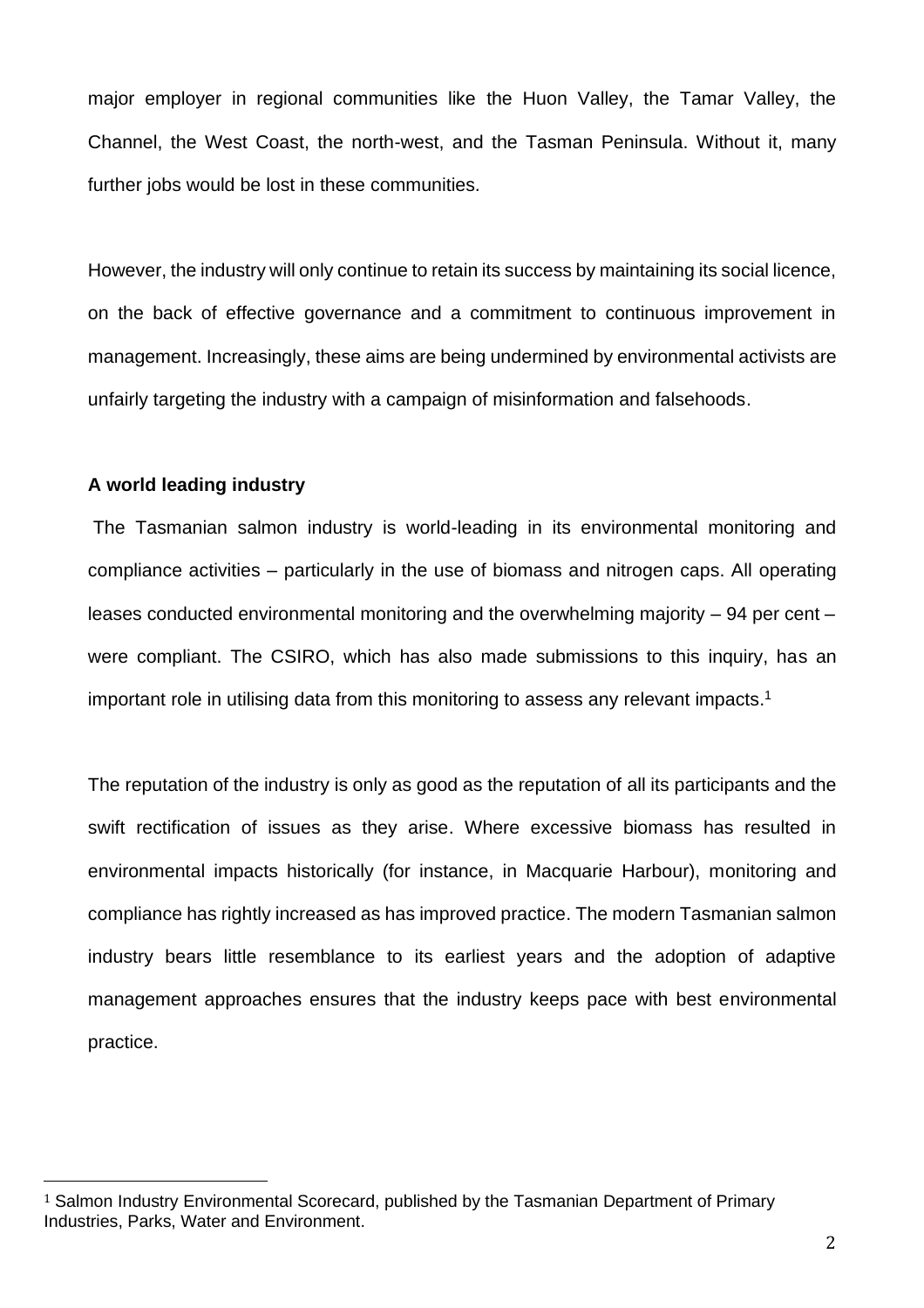## **A campaign of misinformation**

The Tasmanian salmon industry and those AWU members who rely on it for their livelihoods has suffered great damage from significant and deliberate misinformation about its ecological and animal welfare impacts.

This is a highly technical, responsible and ethical industry that Tasmanians – indeed all Australians – should be rightly proud of. Governments of all persuasions should encourage its continue operation and growth.

The reality for those who live and work in the area is quite different. Contrary to some wildly inflammatory, inaccurate and specious claims:

- **A thriving environment:** Other marine life thrives in Tasmania's regions, with both commercial and recreational fisheries continuing to prosper.
- **Smaller ecological footprint:** Farmed Atlantic salmon has a higher 'feed conversion ratio' than wild salmon, deep-sea fish or land-based animals, making it a more sustainable and ecologically friendly choice. Reductions in farmed salmon supply would likely, on net, harm the environment as other more ecologically intensive protein sources – such as wild fish or land animals – are substituted for healthy, abundant Tasmanian salmon.
- **No drug use:** Prophylactic antibiotics and growth hormones are **not** used; rather, antibiotics are used rarely and only as and when needed for fish welfare.
- **RSPCA Approved:** The RSPCA has developed an Approved Farming Scheme independent of the industry itself. This standard is used in Tasmania. RSPCA approved salmon have oxygen-rich water to swim in, are closely monitored to ensure they are kept in good health, enjoy enough space to swim effortlessly, and can perform schooling behaviour with other salmon.